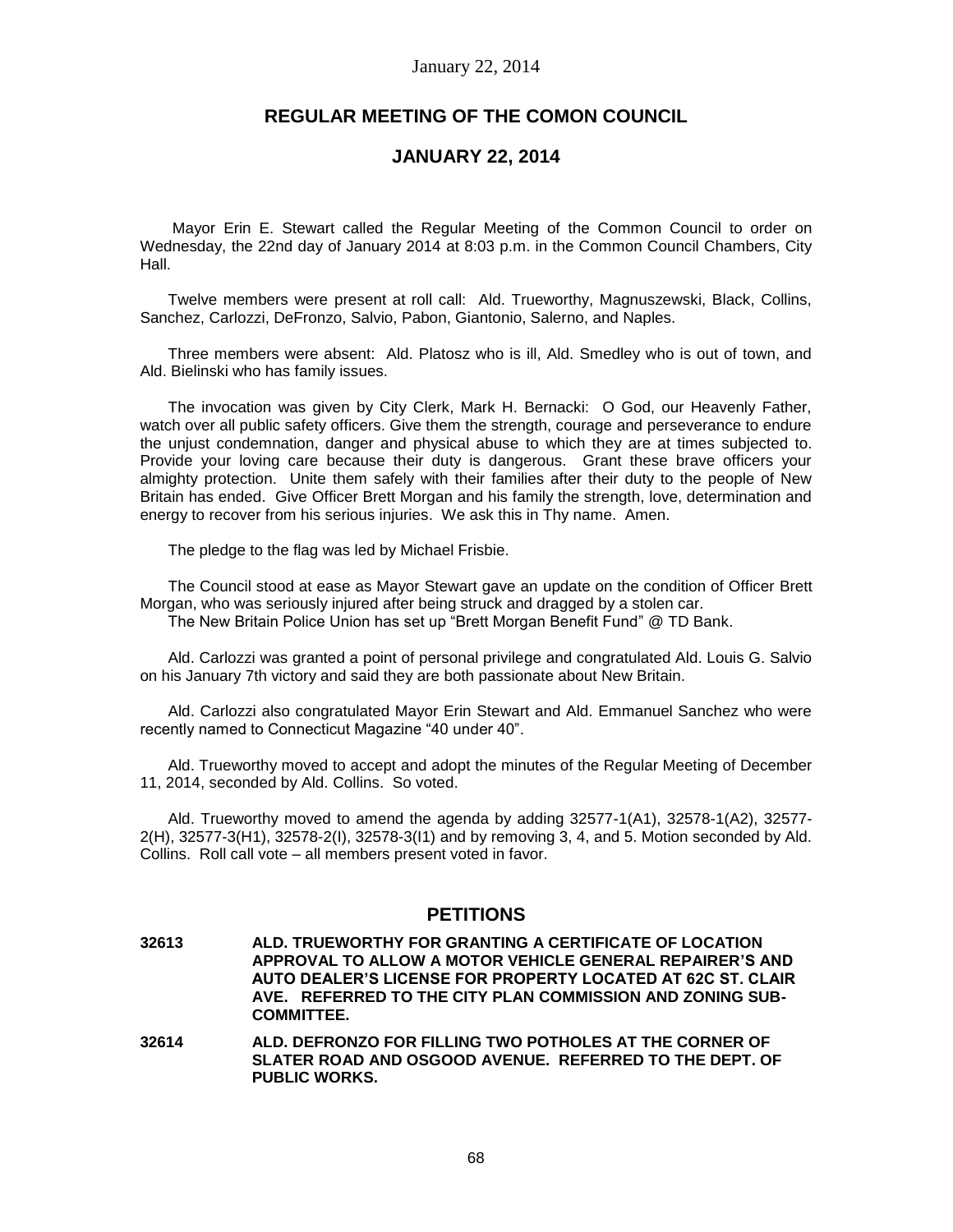**32615 ALD. SALERNO FOR REVIEWING THE CROSSWALK NEAR JEFFERSON ELEMENTARY SCHOOL ON THE CORNER OF HORSEPLAIN ROAD AND SLATER ROAD. REFERRED TO THE DEPT. OF PUBLIC WORKS AND BOARD OF POLICE COMMISSIONERS.**

**32616 ALD. SANCHEZ FOR REMOVING ALL "NO PARKING ANY TIME" SIGNS ON WESTERLY STREET. REFERRED TO THE BOARD OF POLICE COMMISSIONERS.**

**32617 ALD. SANCHEZ FOR INVESTIGATING POSSIBLE MALFUNCTIONING PARKING METERS ON WASHINGTON STREET. REFERRED TO THE DEPT. OF PROPERTY MANAGEMENT.**

Ald. Trueworthy moved to adopt the Consent Agenda, seconded by Ald. Collins. Roll call vote – all members present voted in favor. Approved January 23, 2014 by Mayor Erin E. Stewart.

# **CONSENT AGENDA**

## **CITY CLERK**

## **32606 RE: CLAIMS FOR INJURIES AND/OR PROPERTY DAMAGE**

To Her Honor, the Mayor, and the Common Council of the City of New Britain: the undersigned beg leave to report the following:

#### CLAIMANTS NAME

- Arren, Meyer by Atty. Michael T. Feola
- Borda, Connie by Atty. H. Brian Dumeer
- Demaio, Henry by his Atty. John H. Hagel Jr.
- Lebron, Alisandra
- Pellitier, Reine
- Rosado, Rick by Atty. Annette Smith
- Salceda, Julie B.
- Sanchez, Juanita (for a minor) by Atty. Nancy S. Hunter
- Siriphongsavath, Rasamy
- Town of East Haven by Atty. Frank J. Kolb Jr.
- Waas, Charity by Atty. H. Brian Dumeer
- Waas, Joshua by Atty. H. Brian Dumeer
- Williams, Ebony
- Winkler, Paulina

Mark H. Bernacki City Clerk

## **CITY PLAN COMMISSION**

### **32577-1 RE: RECOMMENDING CHANGE FROM S-2 TO B-3 AT 955 AND 975 FARMINGTON AVENUE**

To His Honor, the Mayor, and the Common Council of the City of New Britain: the undersigned beg leave to report the following:

The City Plan Commission, at its regular meeting held on January 6, 2014, voted 6 to 0, to recommend that this proposed zone change be adopted:

BACKGROUND: This proposed change to the Official City Zoning Map was filed on behalf of owners of properties at 955 and 975 Farmington Avenue. The location is on the eastern side of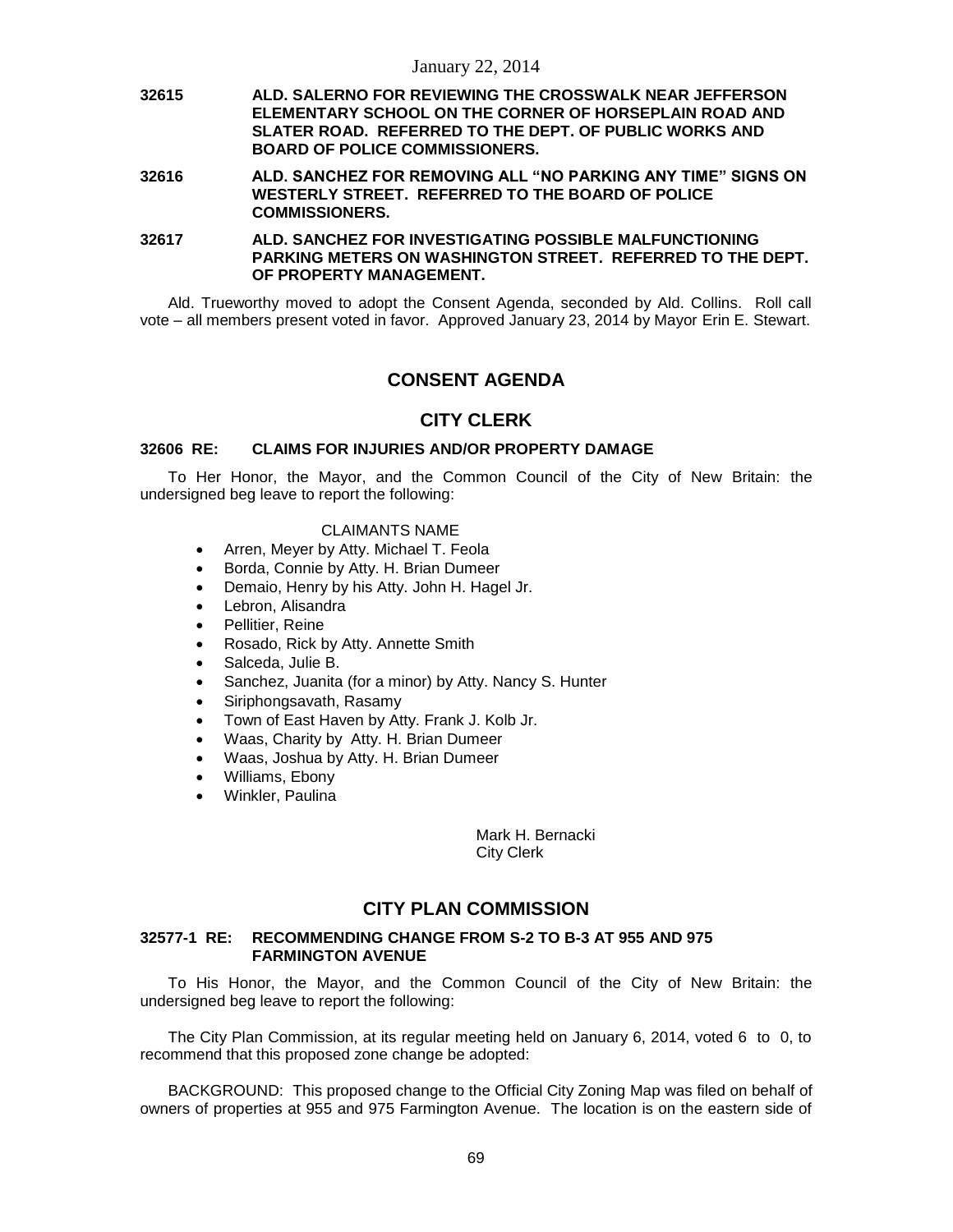Farmington Avenue at the corner of Alexander Road. Combined, the two parcels total approximately 6.5 acres, with 600 feet of frontage along Alexander Road and 535 feet along Farmington Avenue. The properties are currently zoned S-2, Single-Family, and the proposed zone change would result in the properties being re-zoned to B-3, Secondary Business.

FINDINGS: Presently, the properties at 955 and 975 Farmington Avenue are mostly vacant except for a small, single-family house located near the corner and the former Guida's Dairy Bar located farther south along Farmington Avenue. The property is abutted to the east and south by well-established, conforming, single-family residential neighborhoods along Farmington Avenue, Alexander Road, Lewis Road and Susan Road. Most of the opposite side of Farmington Avenue is also single-family residential in character with the exception of the 108-unit Trinity Towers apartment building located at the southwestern corner of the intersection. The nearest business locations include the funeral home at 764 Farmington Avenue and the various businesses located in and adjacent to the Farmingdale Plaza, including the vacant, former Caldor's and Walmart Store, the current Aldi's supermarket, a pizza restaurant, gasoline station, bank branch office, etc.

The nearby properties on the northern side of Alexander and Slater Roads lie outside the City of New Britain boundaries and are wooded, vacant parcels owned by the City of Hartford, and are associated with the Batterson Park open space. From a traffic standpoint, Alexander Road is a mostly residential collector street and Slater Road and Farmington Avenue are designated to be minor arterials, with Farmington Avenue giving access to the I-84 interchange in Farmington, a short distance away, approximately 1/3 of a mile.

PLANNING CONSIDERATIONS: There are a number of planning considerations related to assessing this proposed zone change. First, this site is a prime location for commercial development from the standpoint of visibility, traffic count and economic value. The 2010 Plan of Conservation and Development update examined the entire length of Farmington Avenue and suggested that the vision for this corridor should be to retain the mostly residential character at its current density. The planning statement did allow, however, that some convenience retail may be appropriate at selected locations within the corridor, as part of a mixed-use development. The importance of protecting the appearance and character of the city's "gateway locations" was also emphasized in the plan.

Potential development under the current S-2 zoning would most likely result in a moderate density layout of somewhere between 10 to maybe 15 single-family homes or potentially a church or similar place of worship. Considering its high visibility "gateway" location and potential economic value, it is evident neither type of these S-2 developments would be especially desirable, in terms of appearance, nor from a "highest and best use" economic and tax base standpoint.

The prior request for a zone change to B-2 Shopping Center zoning for this property in July 2010, was relatively speculative as to what specific land uses were planned. The prospective developer advancing this current zone change petition has shown some conceptual plans detailing the prospective uses for the site, including a well-laid out gasoline station, near the corner, an assisted-care facility and some ancillary retail business. The B-3 zone requires a 25 foot planted, transitional buffer, wherever it abuts a residential zoned property, affording a level of separation and protection to the residential neighbors.

RECOMMENDATION: The City Plan Commission is of the opinion the current S-2 residential zoning would not support development that is desirable from a perspective of gateway appearance or economic value. The proposed zone change provides for a more feasible potential for development that makes optimal use of the property's location assets from an economic standpoint, minimizes adverse effects to the residential neighbors and, presuming a good high-quality design, provides an attractive gateway into the City appearance. The Commission, therefore, recommends adoption of this zone change and encourages the developer and his design team to work cooperatively with city staff to formulate a development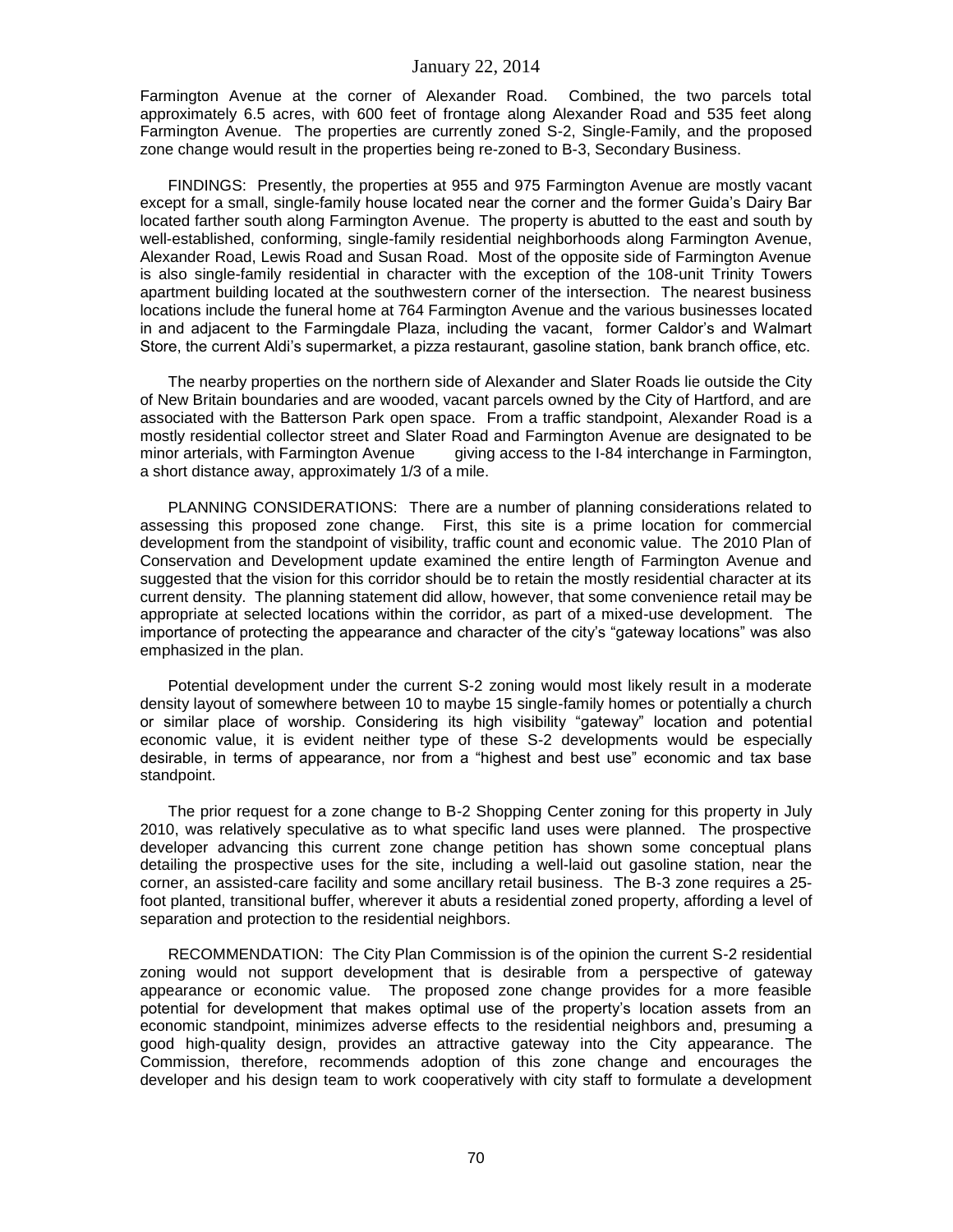plan that is very high-quality in terms of both visual appearance and functionality and one which will be an asset to the City and the immediate neighborhood.

> Louis G. Amodio, Chairman City Plan Commission

### **32578-1 RE: AMENDMENT TO THE ZONING ORDINANCES ADDING SEC. 220-10-970 PROHIBITING CORRECTIONS FACILITIES, ALTERNATIVE INCARCERATION CENTERS, HALF-WAY HOUSES, PAWN SHOPS AND CHECK CASHING ESTABLISHMENTS FROM BEING PERMITTED IN ANY ZONING DISTRICT IN THE CITY**

To Her Honor, the Mayor, and the Common Council of the City of New Britain: the undersigned beg leave to report the following:

The City Plan Commission, at its regular meeting held on January 6, 2014, voted 6 to 0 to approve the following report:

BACKGROUND: This amendment is based on similar ordinances that have been adopted in other municipalities. It was submitted with the intention of preventing the establishment of these specific types of operations in the City of New Britain. These types of uses are generally viewed as posing problems to the community by either encouraging or facilitating crime, or creating an undesirable appearance or character within the general vicinity and for these reasons or for other concerns or perceptions result in causing a devaluation of the neighboring properties.

FINDINGS: There are very real concerns related to these uses, though in some cases it may be more a matter of negative perception, rather than an actual, measurable adverse effect. The City does have a number of existing pawn shops, check cashing establishments, as well as some number of half-way houses and alternative corrections facilities. Depending on the specific nature of the facility, the half-way houses or alternative incarceration facilities may be deemed to be exempted from municipal zoning regulation under provisions of the Americans with Disabilities Act or subject to statutory requirements regarding protection of privacy, which would pose problems for identifying and enforcing the prohibition.

Adoption of this amendment would prohibit only new pawn shops, check cashing establishments, half-way houses, etc. It would result in these types of uses that are already established being made nonconforming and "grandfathered" in their current location and size.

RECOMMENDATION: The City Plan Commission supports the regulation of any land use which poses problems for the community or any surrounding neighborhood. Recognizing that there may be difficulties in enforcement and recommending that there be further research to determine whether there may be additional or better means of regulating such nuisance uses, the City Plan Commission recommends adoption of this zoning amendment.

> Louis G. Amodio, Chairman City Plan Commission

## **FINANCE DEPARTMENT**

### **32607 RE: LINE ITEM TRANSFERS – 10/02/2013 THRU 01/15/2014**

To Her Honor, the Mayor, and the Common Council of the City of New Britain: the undersigned beg leave to report the following:

In accordance with the city of New Britain ordinance of Article VII – Finance, Section 2- 494(c), the following departments have transferred monies from one line item to another within their departmental budget (total department budget has not changed). Each transfer will be continuously numbered from month to month throughout the fiscal year. This report represents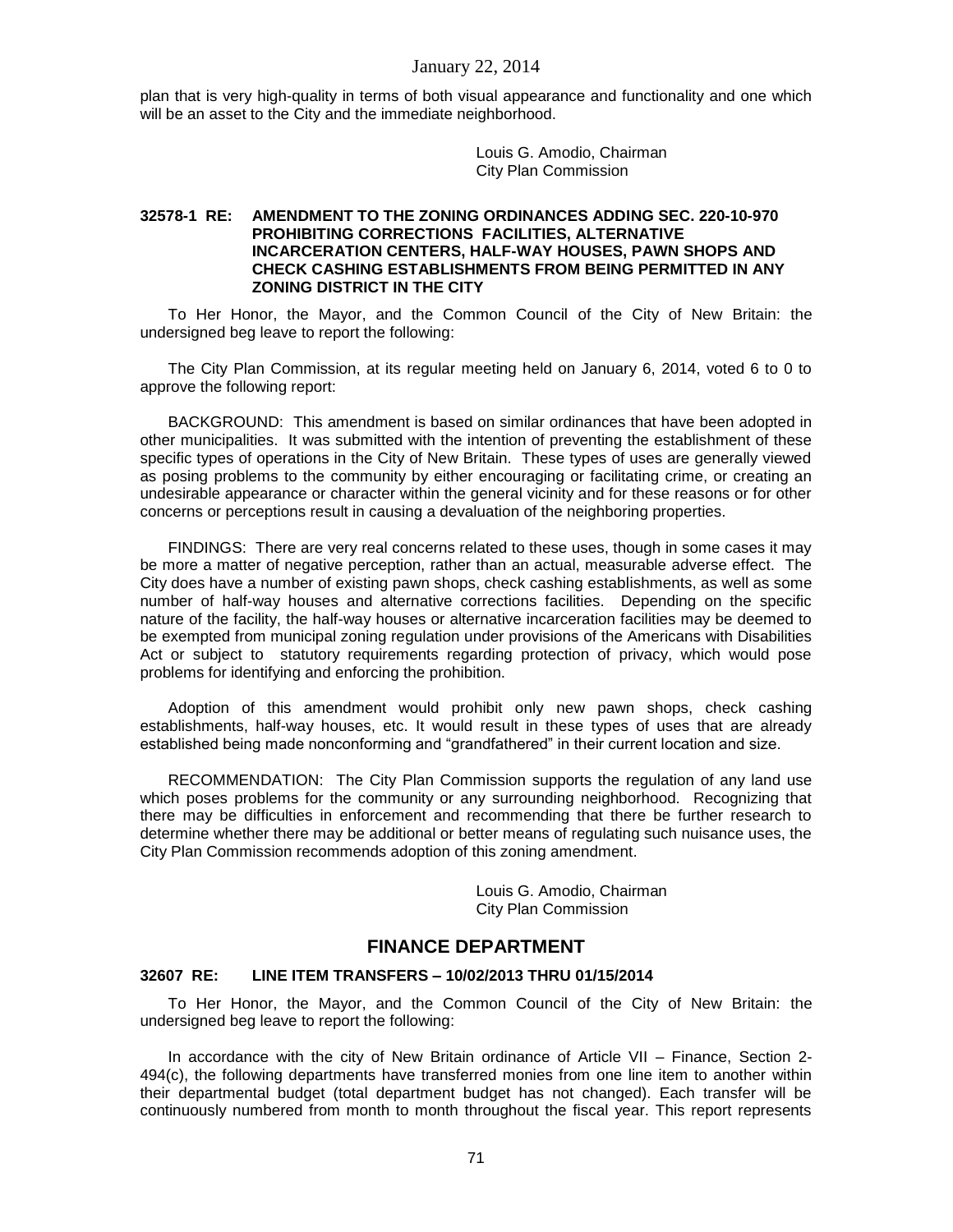the transfers executed by the mayor in accordance with the aforementioned ordinance for the period ending January 15, 2014

2. Department: Common Council From: 001101001-5540 (Advertising) To: 001101001-5610 (Postage, Copies & Scans) Amount: \$2,500.00 Brief Description: Funds needed to purchase new copier for Common Council Office. 3. Department: Dog Fund From: 205211101-5122 (Overtime)<br>To: 205211101-5331 (Profession (Professional Services) Amount: \$5,800.00 Brief Description: Funds needed to pay dog boarding costs from July thru September 2013 at the Connecticut K-9, Inc., during dog pound

> Rebecca Salerni Acting Finance Director

# **PURCHASING DEPARTMENT**

#### **32608 RE: PROFESSIONAL SERVICES – EXTENDED MAINTENANCE FOR A HANDHELD COMPUTER, INTERFACE UNIT AND SOFTWARE SUPPORT SERVICES – PUBLIC WORKS**

renovations.

To Her Honor, the Mayor, and the Common Council of the City of New Britain: the undersigned beg leave to report the following:

In accordance with City Code of Ordinances, Chapter 2, Article VIII, Division 1, Section 2-531 a purchase order was requested by the Public Works Department, Utilities Division, for Extended Maintenance on a DAP Handheld Computer, Interface Unit and Software Support Services.

| <b>Supplier</b> | Services                                                     | Price |
|-----------------|--------------------------------------------------------------|-------|
| TI-Sales        | Extended Maintenance for a DAP Handheld Computer, \$6,072.00 |       |
| Sudbury, MA.    | Interface Unit and Software Support Services                 |       |

TI-Sales is the only provider of this Extended Maintenance for the DAP Handheld Computer and Interface Unit as well as providing Software Support for these units for the Utilities Division. TI-Sales has provided this service to the Utilities Division for many years. TI-Sales is also the only distributor in the area that can supply the needed maintenance and software support for this DAP Handheld Computer and Interface Unit. It would be very difficult to find another area distributor or computer support company to provide the needed maintenance and software support for this DAP Handheld Computer and Interface Unit. The DAP Handheld Computer is a key component in the Utilities Division's meter reading and billing system. It is in continuous use, and is essential to the Utilities Division's ability to continue to operate. This purchase request has also been presented to the Water Commission at their January 7, 2014 meeting. At this meeting they approved the Deputy Director of the Public Works Department's recommendation to extend the Maintenance for the DAP Handheld Computer, Interface Unit and Software Support Services from TI-Sales for another year. Funding to pay for the Extended Maintenance for the DAP Handheld Computer, Interface Unit and the Software Support is available in the Public Works Department, Utilities Division's, account 9303500204-5659, Maintenance, Expenditures, Transmissions and Distributions.

Resolved: that the Purchasing Agent be and hereby authorized to issue a Purchase Order for \$6,072.00 to TI-Sales of Sudbury, MA for the Extended Maintenance on the DAP Handheld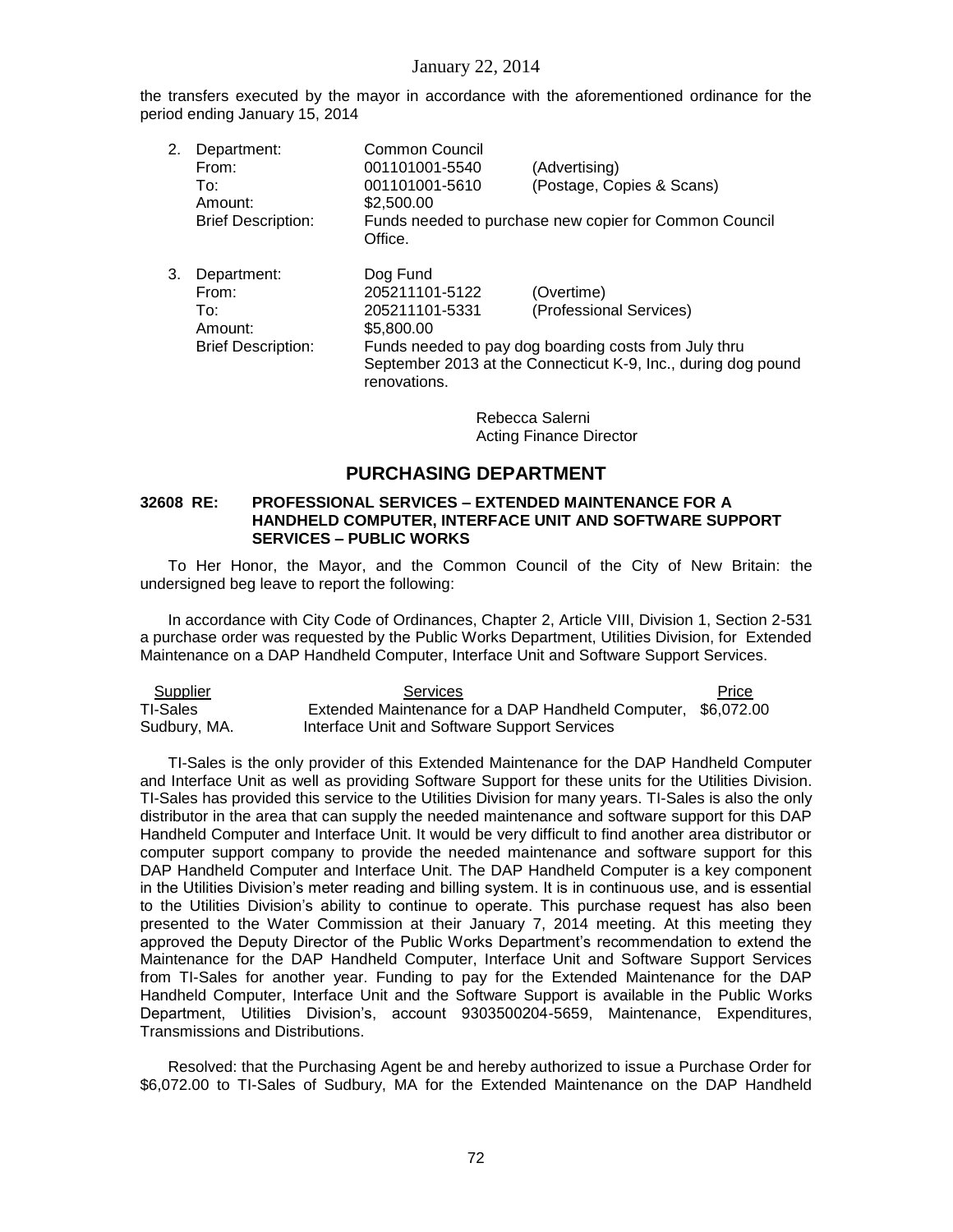Computer, Interface Unit and Software Support Services for the Public Works Department, Utilities Division, for a period of one (1) year.

> Jack Pieper Purchasing Agent

#### **32609 RE: ANNUAL TECHNICAL SUPPORT AND MAINTENANCE FOR THE CITY'S CODE ENFORCEMENT AND MOBILE INSPECTION SOFTWARE FOR THE IT DEPARTMENT**

To Her Honor, the Mayor, and the Common Council of the City of New Britain: the undersigned beg leave to report the following:

In accordance with City Code of Ordinances, Chapter 2, Article VIII, Division 1, Section 2-531 a purchase order was requested by the Information Technology Department for the Annual Software Maintenance and Technical Support of the City's Code Enforcement and Mobile Inspection Software.

| Supplier                          | Services                    | Amount      |
|-----------------------------------|-----------------------------|-------------|
| Vision Government Solutions. Inc. | Annual Software Maintenance | \$11,138.00 |
| Northboro. MA.                    | and Technical Support       |             |

The Information Technology Department has requested a purchase order for the Annual Software Maintenance and Technical Support of the City's Code Enforcement and Mobile Inspection Software. The software was purchased by the City in 2012. The software is designed for city-wide management of all citizen complaints, in the field property inspections and data capture, documentation and collaboration. The software facilitates the effective enforcement of the city's zoning regulations and ordinances and its use by the City was encouraged by the State of Connecticut. During the past year this software reduced process time of permits, complaints and greatly enhanced access of information for City Departments to dramatically improve customer services for residents and local businesses. Vision Government Solutions, Inc. is the creator of this software. They are the only one that can provide this Annual Software Maintenance and Technical support to the City. Therefore it would be very difficult to find another local software company to provide a competitive bid for the Annual Software Maintenance and Technical support. Bid solicitation for the annual renewal of the Annual Software Maintenance and Technical Support would not be beneficial to the City. Funding for this Annual Software Maintenance and Technical Support is available in the Information Technology Department's account number, 001107006-5434, Maintenance Contracts.

RESOLVED: The Purchasing Agent is hereby authorized to issue a purchase order for \$11,138.00 to Vision Government Solutions, Inc. of Northboro, MA. for the Annual Software Maintenance and Technical Support of the City's Code Enforcement and Mobile Inspection Software.

> Jack Pieper Purchasing Agent

## **DEPARTMENT OF PUBLIC WORKS**

### **32519-1 RE: INSTALLATION OF STREET LIGHT – 26 ADAMS STREET**

To Her Honor, the Mayor, and the Common Council of the City of New Britain: the undersigned beg leave to report the following:

Public Works confirmed the installation of a streetlight on Pole # 98789 in front of 26 Adams Street on January 6, 2014.

> Mark E. Moriarty Director Public Works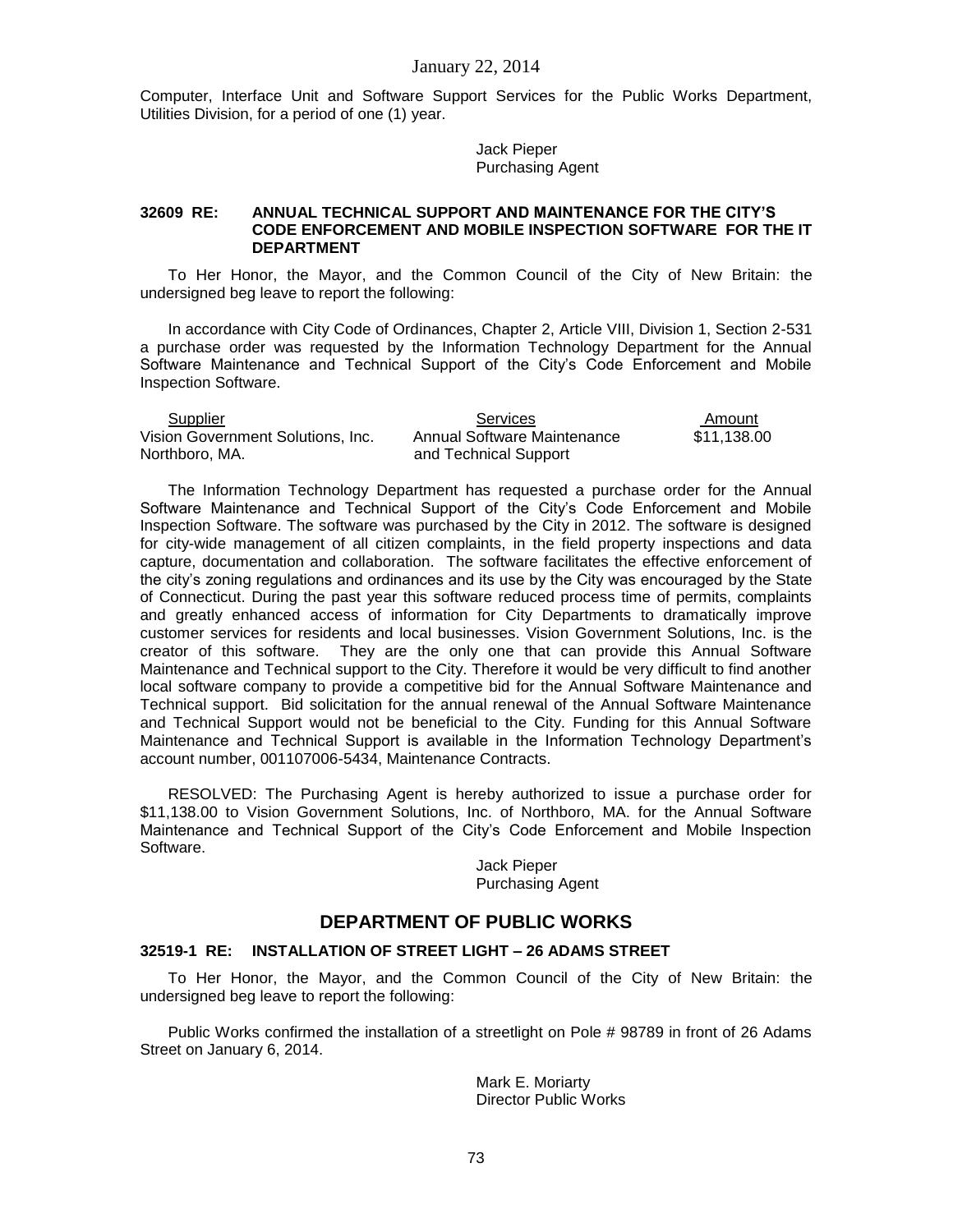### **TAX COLLETOR**

#### **32610 RE: TAX ABATEMENTS, CORRECTIONS AND REFUNDS**

To Her Honor, the Mayor, and the Common Council of the City of New Britain: the undersigned beg leave to report the following:

The Collector of Taxes has referred a list of tax abatements, corrections and refunds. Acceptance and adoption is respectfully recommended.

> Cheryl S. Blogoslawski Tax Collector

# **ZONING COMMITTEE**

#### **32577-2 RE: CHANGE OF ZONE FROM S-2 TO B-3 FOR PROPERTIES AT 955 AND 975 FARMINGTON AVENUE**

To Her Honor, the Mayor, and the Common Council of the City of New Britain: the undersigned beg leave to report the following:

The Common Council as the Zoning Authority of the City of New Britain gave due and legal notice of a time and place for a public hearing in reference to item 32577 – To amend the zoning map to change from the current S-2 (Single Family) zone to B-3 (Secondary Business), for properties at 955 and 975 Farmington Avenue, at the southern corner of Farmington Avenue and Alexander Road. Said hearing was held on Tuesday evening, January 21, 2014, at 7:00 p.m. in the Council Chambers of City Hall, 27 West Main Street, New Britain, Connecticut.

> Alderman Michael Trueworthy Acting Chair

#### **32578-2 RE: TO AMEND THE ZONING ORDINANCES ADDING SEC. 220-10-970 TO PROHIBIT CORRECTIONAL FACILITIES, ALTERNATIVE INCARCERATION CENTERS, HALF-WAY HOUSES, PAWN SHOPS AND CHECK CASHING ESTABLISHMENTS IN ANY ZONING DISTRICT IN THE CITY**

To Her Honor, the Mayor, and the Common Council of the City of New Britain: the undersigned beg leave to report the following:

The Common Council as the Zoning Authority of the City of New Britain gave due and legal notice of a time and place for a public hearing in reference to item 32578 – To amend the Zoning Ordinances adding Section 220-10-970 to specifically prohibit correctional facilities, alternative incarceration centers, half-way houses, pawn shops and check cashing establishments from being permitted in any zoning district in the City. Said hearing was held on Tuesday evening, January 21, 2014 at 7:00 p.m. in the Council Chambers of City Hall, 27 West Main Street, New Britain, Connecticut.

> Alderman Michael Trueworthy Acting Chair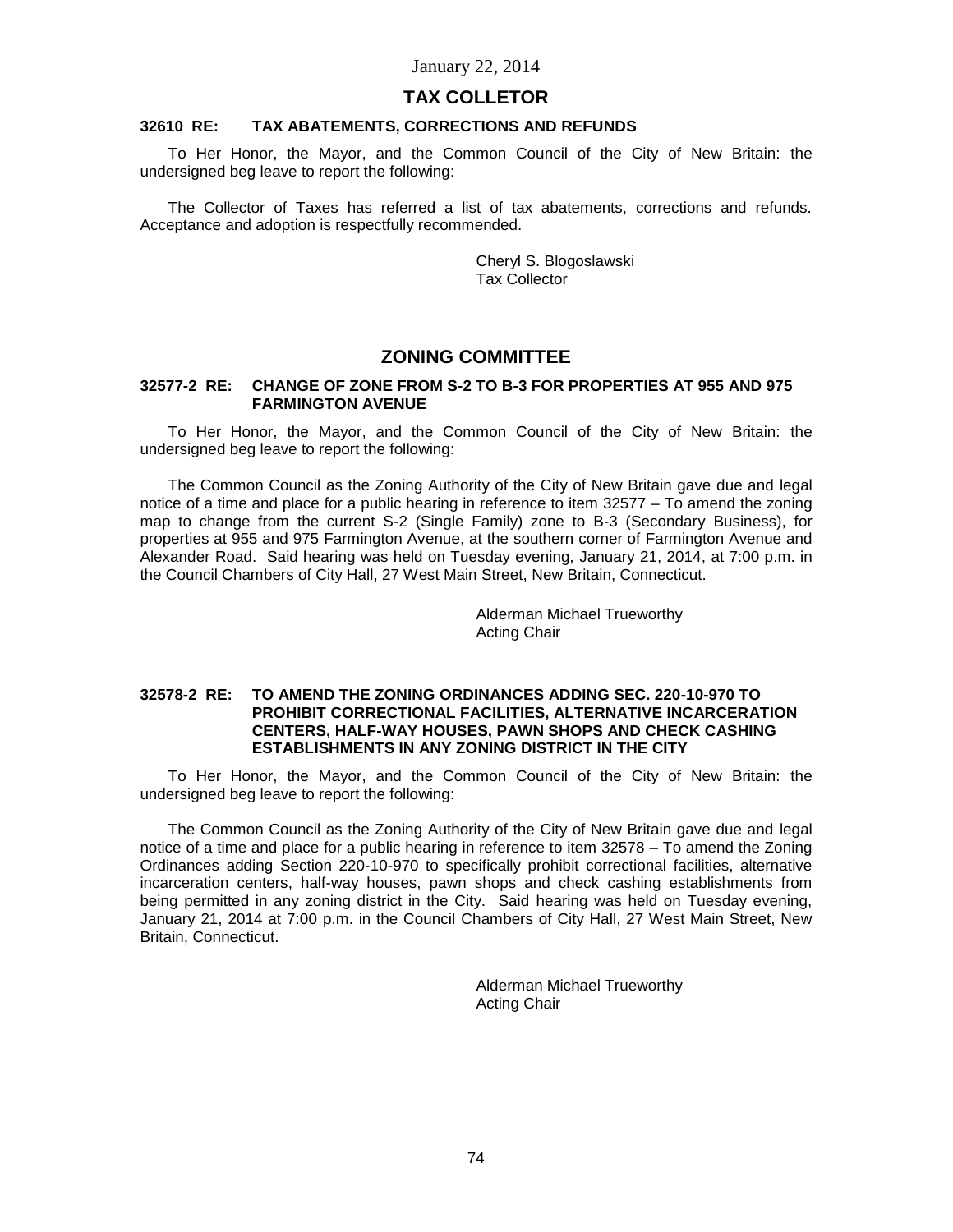# **REPORTS OF LEGISLATIVE COMMITTEES, BOARDS, COMMISSIONS AND DEPARTMENTS**

# **FINANCE DEPARTMENT**

### **32600-1 RE: COST INCURRED BY THE CITY ASSOCIATED WITH THE WARD FIVE REVOTE ON 01/07/2014**

To Her Honor, the Mayor, and the Common Council of the City of New Britain: the undersigned beg leave to report the following:

The following is a breakdown of the costs related to the 1-7-14 Ward 5 Special Election:

| <b>Office Staff and Poll Workers</b>                 | \$9,184.80    |
|------------------------------------------------------|---------------|
| Mileage (Convalescent Homes) (R)                     | 130.00        |
| Frank Marrocco (Court & Re-Canvass)                  | 490.00<br>S   |
| LHS (Lynn Haas Services - Memory Cards)              | 670.00<br>\$. |
| Meyers Trucking (Transport Voting Machines)          | 750.00<br>S   |
| AT&T (Hook Up, Activate & Test Phone/Fax Lines)      | 720.00<br>S.  |
| IVS (Telephone Access for Persons with Disabilities) | 100.00        |
| Police                                               | \$1,500.00    |
| Custodians                                           | \$856.00      |
| Total                                                | \$14,400.80   |

Rebecca Salerni Acting Finance Director

Ald. DeFronzo moved to accept, seconded by Ald. Sanchez. So voted. Approved January 23, 2014 by Mayor Erin E. Stewart.

## **ZONING COMMITTEE**

#### **32577-3 RE: CHANGE OF ZONE FROM S-2 (SINGLE FAMILY) TO B-3 (SECONDARY BUSINESS) FOR PROPERTIES AT 955 AND 975 FARMINGTON AVE. AT THE SOUTHERN CORNER OF FARMINGTON AVE. AND ALEXANDER RD.**

To Her Honor, the Mayor, and the Common Council of the City of New Britain: the undersigned beg leave to report the following:

The City Plan Commission, at a regular meeting held on January 6, 2014, voted 6 to 0 to recommend the following proposed zone change to the Zoning Map be approved.

The Common Council as the Zoning Authority of the City of New Britain voted to accept the following proposed zone change to the Zoning Map and refer back to the Common Council with a neutral recommendation.

To amend the zoning map to change from the current S-2 (Single Family) zone to B-3 (Secondary Business), for properties at 955 and 975 Farmington Avenue, at the southern corner of Farmington Avenue and Alexander Road.

> Alderman Michael Trueworthy Acting Chair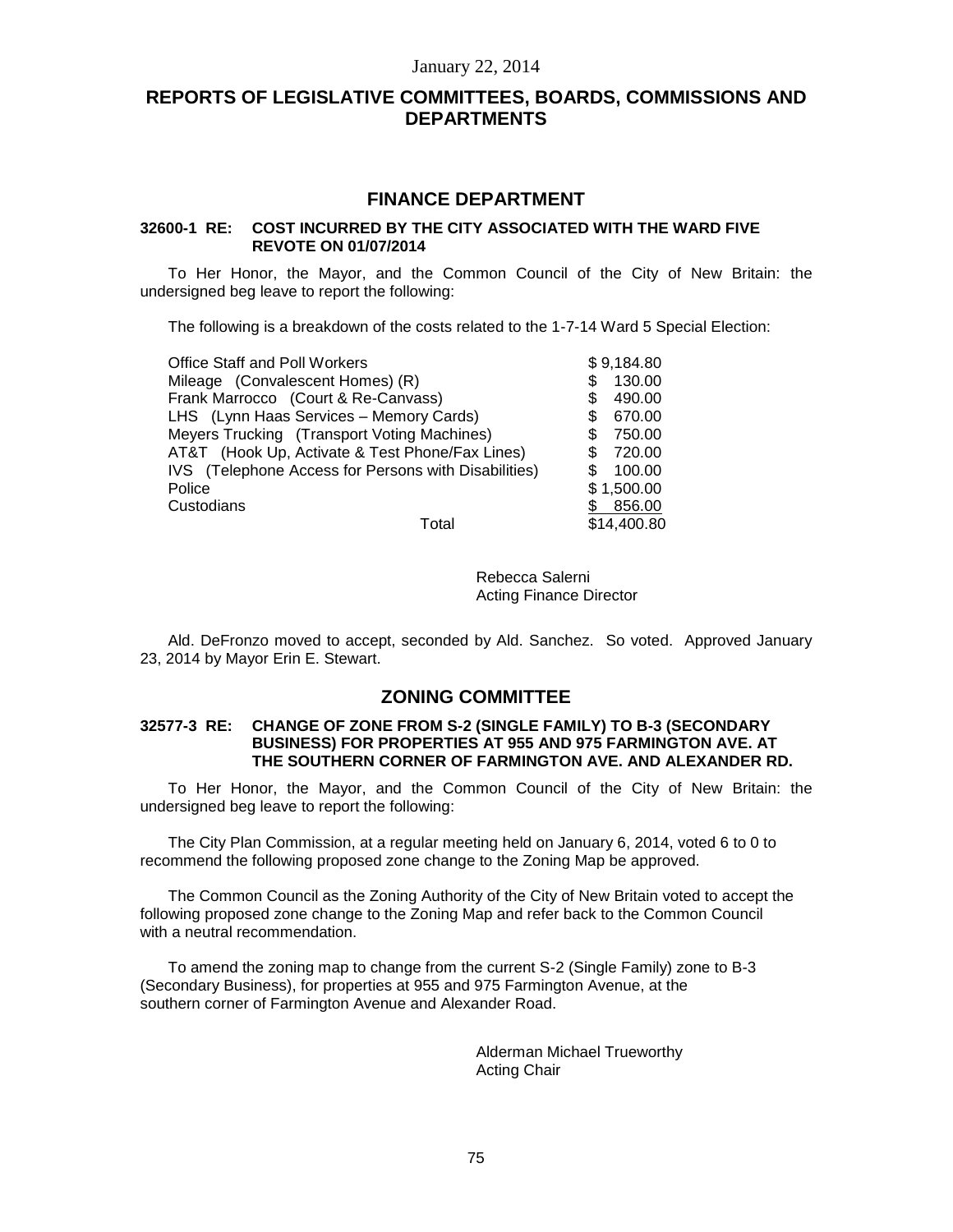Ald. Trueworthy moved to accept and adopt, to take effect ten days after the Mayor's signature. Motion seconded by Ald. Collins. ROLL CALL VOTE  $-12$  in favor, 0 opposed. IN FAVOR: Ald. Trueworthy, Magnuszewski, Black, Collins, Sanchez, Carlozzi, DeFronzo, Salvio, Pabon, Giantonio, Salerno and Naples. Approved January 23, 2014 by Mayor Erin E. Stewart.

#### **32578-3 RE: AMENDING THE ZONING ORDINANCES BY ADDING SEC. 220-10-970 TO PROHIBIT CORRECTIONAL FACILITIES, ALTERNATIVE INCARCERATION CENTERS, HALF-WAY HOUSES, PAWN SHOPS AND CHECK CASHING ESTABLISHMENTS IN ANY ZONING DISTRICT IN THE CITY.**

To Her Honor, the Mayor, and the Common Council of the City of New Britain: the undersigned beg leave to report the following:

The City Plan Commission, at a regular meeting held on January 6, 2014, voted 6 to 0 to recommend the adoption of this Zoning Amendment.

The Common Council as the Zoning Authority of the City of New Britain voted to accept the following proposed amendment to the Zoning Ordinances and refer back to the Common Council with a neutral recommendation.

To amend the Zoning Ordinances adding Section 220-10-970 to specifically prohibit correctional facilities, alternative incarceration centers, half-way houses, pawn shops and check cashing establishments from being permitted in any zoning district in the City.

> Alderman Michael Trueworthy Acting Chair

Ald. Trueworthy moved to accept and adopt, to take effect ten days after the Mayor's signature. Motion seconded by Ald. Collins. ROLL CALL VOTE – 12 in favor, 0 opposed. IN FAVOR: Ald. Trueworthy, Magnuszewski, Black, Collins, Sanchez, Carlozzi, DeFronzo, Salvio, Pabon, Giantonio, Salerno and Naples. Approved January 23, 2014 by Mayor Erin E. Stewart.

## **NEW BUSINESS**

## **RESOLUTIONS**

#### **32611 RE: CONTRACT AMENDMENT WITH THE STATE DEPT. OF PUBLIC HEALTH REDUCING FUNDING FOR THE SEXUALLY TRANSMITTED DISEASE CONTROL PROGRAM**

To Her Honor, the Mayor, and the Common Council of the City of New Britain: the undersigned beg leave to recommend the adoption of the following:

Program Objective: minimizing the risk of spreading sexually transmitted diseases through awareness, identification, treatment and intervention. Grant funded personnel perform services within the Health Department and throughout the City of New Britain in order to promulgate the program plan. The initial year of grant funding was July 1980.

Local Program Operation Department: Health, under the supervision of the Director.

WHEREAS, the control of sexually transmitted diseases remains a core public health function in the City of New Britain and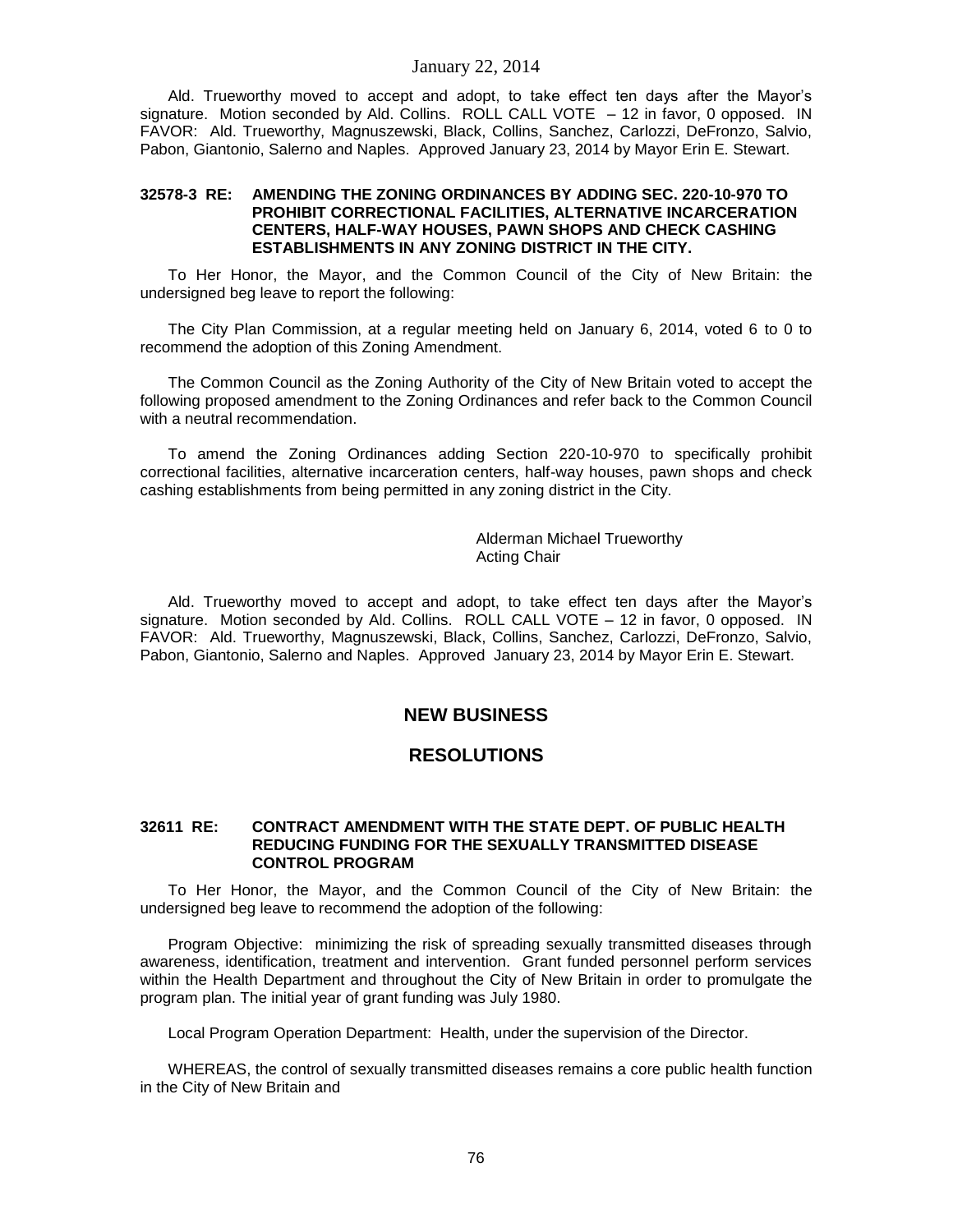WHEREAS; the New Britain Health Department has an existing contract with the State Department of Public Health to provide services under their Sexually Transmitted Disease Control Program

WHEREAS; the State Department of Public Health has issued a contract amendment to add a cost of living adjustment and reduce funding based on the State's adopted budget for fiscal year 2014.

WHEREAS; the State of Connecticut, Department of Public Health has notified the City that it is reducing the grant to \$12,565 from \$13,092 for fiscal year 2014.

THEREFORE BE IT RESOLVED, that The Mayor be authorized to the contract amendment agreement for this program and

THEREFORE BE IT FURTHER RESOLVED, that the Special Revenue Fund, STD Control Program #2014-0004, be amended at this time for the purpose of recording all income and expenditure activity and reflect an authorized expenditure budget of \$12,565 and an anticipated income from the State of Connecticut of \$12,565 for fiscal year 07/01/013 through 06/30/14.

| Revenues:      | FY 2013/14                |    |           |
|----------------|---------------------------|----|-----------|
| 280522129-4222 | St of CT                  | £. | 12,565.00 |
| Expenditures:  |                           |    |           |
| 280522129-5124 | <b>P/T Salaries</b>       |    | 11,771.00 |
| 280522129-5231 | Medicare                  | S  | 174.00    |
| 280522129-5876 | Administration            | S  | 500.00    |
| 280522129-5810 | Fees & Membership         |    | 120.00    |
|                | <b>Total Expenditures</b> |    | 12,565.00 |
|                |                           |    |           |

Alderman Adam Platosz Alderman Michael Trueworthy

Ald. Trueworthy moved to accept and adopt, seconded by Ald. Collins. So voted. Approved January 23, 2014 by Mayor Erin E. Stewart.

#### **32612 RE: REGIONAL PERFORMANCE INCENTIVE PROGRAM PROJECT PROPOSAL**

To Her Honor, the Mayor, and the Common Council of the City of New Britain: the undersigned beg leave to recommend the adoption of the following:

Whereas Section 4-124s as amended by Section 251 and 253 of Public Act 13-247 passed by the Connecticut General Assembly provides statewide incentive grants to regional planning organizations for projects that involve shared services; and

Whereas the Capitol Region Council of Governments is acting as a convener and facilitator of service sharing projects around the CRCOG region; and

Whereas on October 23, 2013 the Policy Board of CRCOG passed a resolution authorizing development and submittal of an application package to the State Office of Policy and Management for funding under the Regional Performance Incentive Grant Program, on behalf of the Council's member municipalities, and municipalities of other regions, which are participating in Council initiatives; and

Whereas the Chief Elected Officials and municipal staff of the Capitol Region have developed a list of service sharing project proposals that will be included in this application package, to the benefit of individual municipalities and the region as a whole; and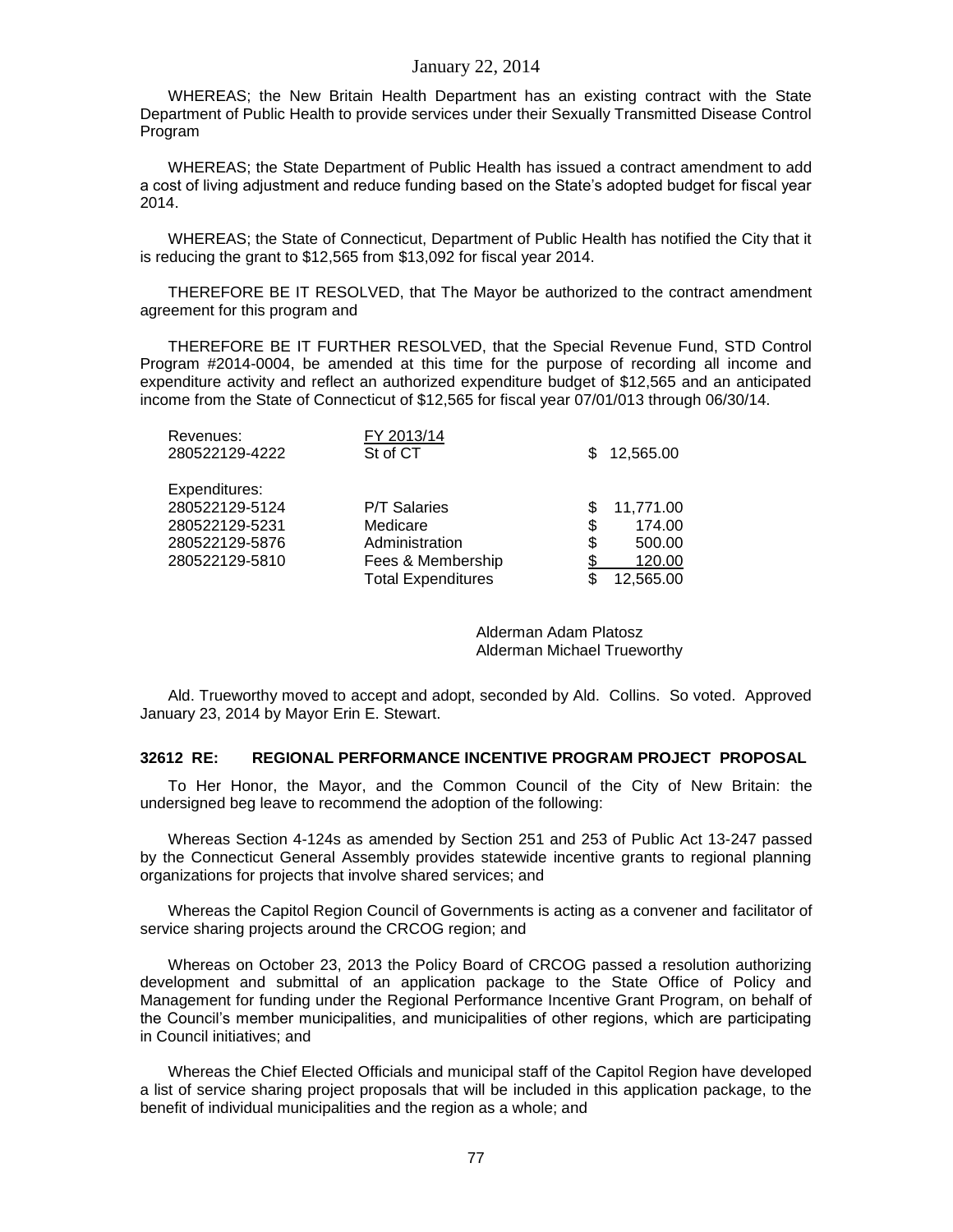Whereas the City of New Britain has expressed an interest in taking part in the project proposal(s) entitled

- 1. Regional Nutmeg Network Connections
- 2. Regional Data / Disaster Recovery Center
- 3. Regional Computer Forensics Laboratory
- 4. Human Resources On-line Clearinghouse and Templates Now,

Therefore, Be It Resolved that the New Britain City Council does hereby endorse the above referenced Regional Performance Incentive Program project proposal and authorizes Her Honor Erin E. Stewart to sign all necessary agreements and take all necessary actions to allow for the Town's participation in this program.

> Alderman Adam Platosz Alderman Michael Trueworthy

Ald. Trueworthy moved to accept and adopt, seconded by Ald. DeFronzo. So voted. Approved January 23, 2014 by Mayor Erin E. Stewart.

Ald. Trueworthy requested, and was granted, a two minute recess. Recess began at 8:34 p.m.

The Council returned to order at 8:39 p.m.

# **UNFINISHED BUSINESS**

Ald. Trueworthy moved to take from the table Report of the Purchasing Department #32584, seconded by Ald. Giantonio. So voted.

# **PURCHASING DEPARTMENT**

#### **32584 RE: VOTING MACHINE MAINTENANCE FOR THE REGISTRAR OF VOTERS OFFICE**

To Her Honor, the Mayor, and the Common Council of the City of New Britain: the undersigned beg leave to report the following:

In accordance with City Code of Ordinances, Chapter 2, Article VIII, Division 1, Section 2-541 a purchase order will be requested by New Britain Registrar of Voters for the annual maintenance of their Voting Machines.

| Supplier       | Services           | Quantity | Unit Price | <b>Total Price</b> |
|----------------|--------------------|----------|------------|--------------------|
| LHS Associates | Annual Maintenance | -37      | \$200.00   | \$7.400.00         |
| Salem, NH.     | of Voting Machines |          |            |                    |

The New Britain Registrar of Voters will be in need of an annual maintenance to be performed to their Voting Machines. In the past, the Secretary of the State's Office has paid for the annual maintenance of the Voting Machines for the Municipalities. The Secretary of the State's office will not continue paying for this Voting Machine Maintenance as of June 30, 2014 when their contract with LHS Associates will expire. The maintenance cost will then be incurred by the Municipality that has the Voting Machines. The Voting Machines need to be maintained on an annual basis to assure that they are working properly and will correctly record votes during the